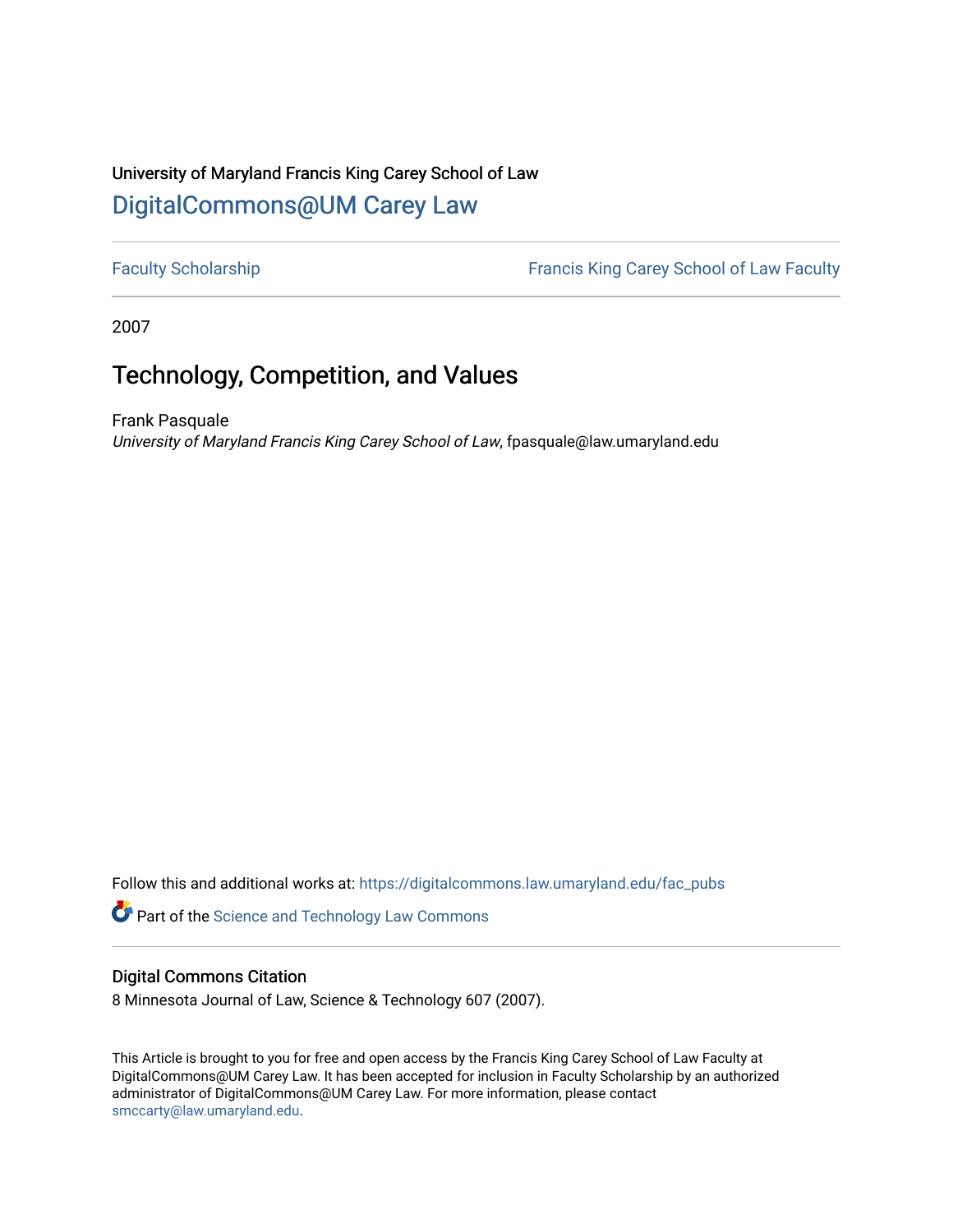### **Technology, Competition, and Values**

#### **Frank Pasquale\***

Toward the end of his study *Diffusion* of *Innovations,* Everett Rodgers surveys the distributive effects of new technologies.1 He concludes that new technologies tend to increase the gap between haves and have-nots, as the wealthy and powerful gain advantages over those unable to afford technologies or products. Rodgers' study focuses on what is usually thought of as the cure for this process: the diffusion of innovation across society. However, Rodgers notes that due to the "windfall profits" often available to early adopters of technology, even the "diffusion of innovations usually decreases the degree of equality in a social system." $2$ 

Law can advance or retard the distributive effects of innovation and its diffusion in many ways. Certain technologies merit special monitoring because they promote the leveraging of economic advantage into social or cultural advantage without substantially increasing overall social welfare.3 Others threaten to undermine collective values and perceptions commonly used to evaluate technology. 4 A final

<sup>© 2007</sup> Frank Pasquale. \* Professor Pasquale joined Seton Hall after practicing law as an attorney at Arnold & Porter LLP, where his work included antitrust and intellectual property litigation. Professor Pasquale's prior experience includes clerking for the Honorable Judge Kermit Lipez of the United States Court of Appeals for the First Circuit and serving as a fellow at the Institute for the Defense of Competition and Protection of Intellectual Property in Lima, Peru.

<sup>1.</sup> EVERETT ROGERS, DIFFUSION OF INNOVATIONS 429-34 (4th ed. 1995).

<sup>2.</sup> *Id.* at 430.

*<sup>3.</sup> See, e.g.,* Posting of Frank Pasquale to PrawfsBlawg, *How Opal Got Ahead, available at*

http ://prawfsblawg.blogs.com/prawfsblawg/2006/05/how-opalgot-ah.html (May **9,** 2006, 18:40 EST) (discussing the role of consulting services in creating position-enhancing information for application to elite colleges). I refer to such innovation as primarily re-allocative, rather than primarily generative, of social welfare.

*<sup>4.</sup> See, e.g.,* Posting of Frank Pasquale to Law and Technology Theory, Two Relationships Between Law and Technology,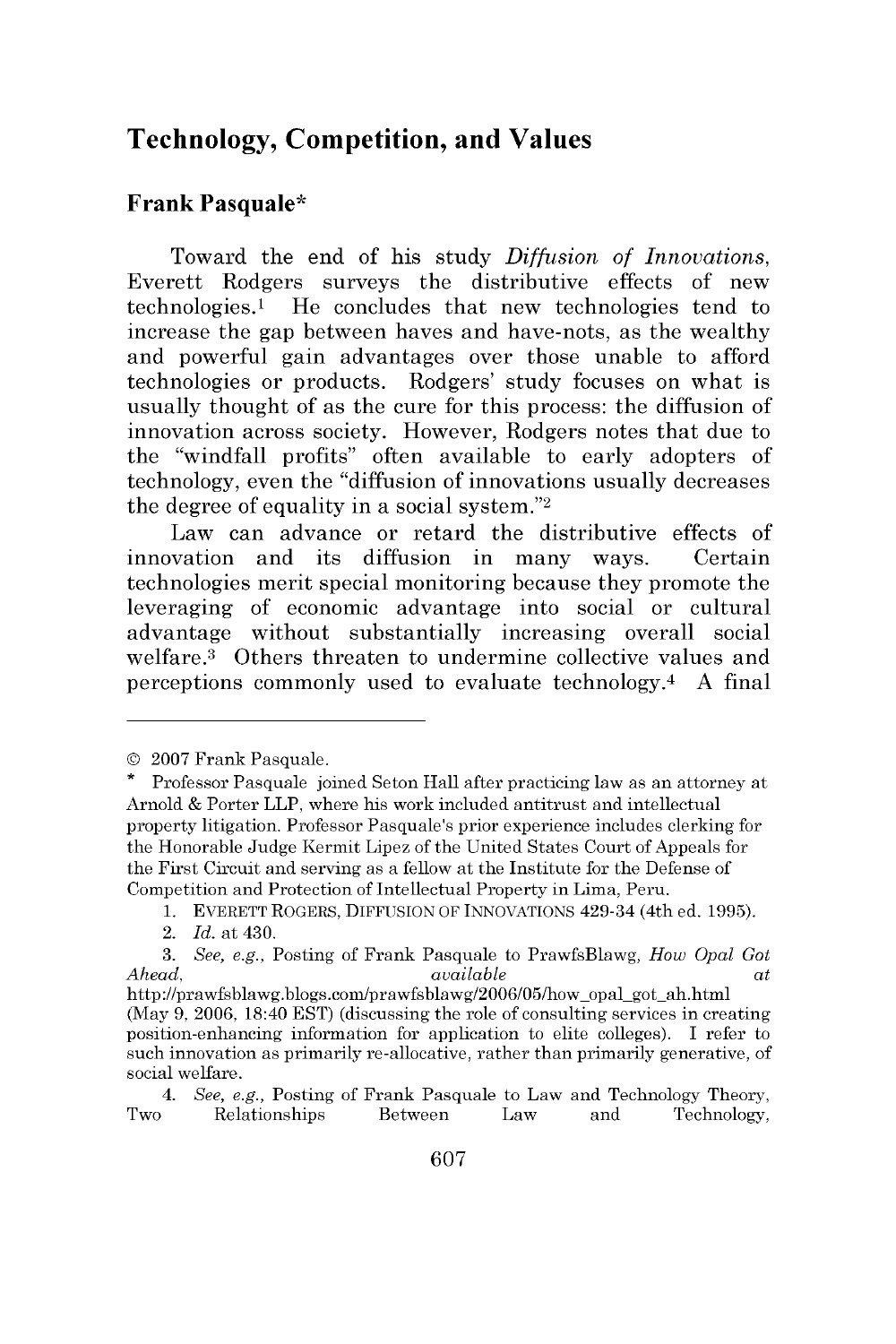category threatens to do both, creating unfair or wasteful competition while blunting our capacity to recognize its morally dubious character.

The law's current emphasis on innovation **is** understandable to the extent that it improves social welfare. However, much technology is used not just simply to improve its user's life, but also to help its user gain advantage over others. Expensive sport utility vehicles (SUVs) have provoked a "highway arms race,"5 since the "extra weight of SUVs rearranges where deaths occur in crashes, transferring deaths from the SUVs to the cars."6 The net neutrality debate may be framed in similar, **if** less macabre, zero-sum terms: whose content gets where faster and at what cost?<sup>7</sup> Tollbooths on the internet, which are designed to bring information from certain websites to users more quickly than from other websites, illustrate one answer to this question.8

http ://techtheory.blogspot.com/2006/12/two-relationships-between-

technology.html (Dec. 6, 2006, 9:04 EST) ("To biorthicists like Carl Elliott, using drugs to alleviate mild alienation may lead to self-betrayal, since intuitions aboat the worth or worthlesness of forms of life around us are constitutive of our identity.").

*<sup>5.</sup> See* Michelle J. White, *The 'Arms Race" on American Roads: The Effect of Sport Utility Vehicles and Pickup Trucks on Traffic Safety,* 47 J.L. & ECON. 333, 333 (2004) (discussing the highway arms race).

**<sup>6.</sup>** KEITH BRADSHER, HIGH AND MIGHTY: THE DANGEROUS RISE OF THE SUV 170 (Public Affairs 2003). Regulators estimate SUVs cause 2000 extra deaths a year. *Id.* at 169. However, they contribute little or nothing to the safety of their occupants and greatly increase the danger of driving for non-SUV drivers. *Id.* at xv. Gregg Easterbrook describes some additional problems:

These vehicles have converted driving **...** into a nerve-wracking Darwinian battle.... [They] are designed to bring out the worst in their owners while simultaneously making them feel that they are invincible **....** Traffic studies show that the typical SUV occupies as much road and parking space as 1.4 regular cars.

Gregg Easterbrook, *Axle of Evil,* THE NEW REPUBLIC, Jan. 20, 2003, at 27-28, *available* at

http://www.tnr.com/doc.mhtml?i=20030120&s=easterbrook0l2003; *see also* Posting of Frank Pasquale to Jurisdynamics, *SUVs, Ethanol and Distributive Justice,* http://jurisdynamics.blogspot.com/2006/10/suvs-ethanol-anddistributive-justice.html (Oct. 9, 2006, 14:24).

<sup>7.</sup> Posting of Frank Pasquale to Concurring Opinions, *Net Neutrality:* Law, *Money,* and *Culture, Law, Money, and Culture,*<br>http://www.concurringopinions.com/archives/2006/10/net\_neutrality.html (Oct. 18, 2006, 15:58) (discussing the competitive dynamics that could be unleashed if access guarantees and broadband speed were commodified in certain ways).

<sup>8.</sup> Editorial, *Tollbooths on the Internet Highway,* N.Y. TIMES, Feb. 20,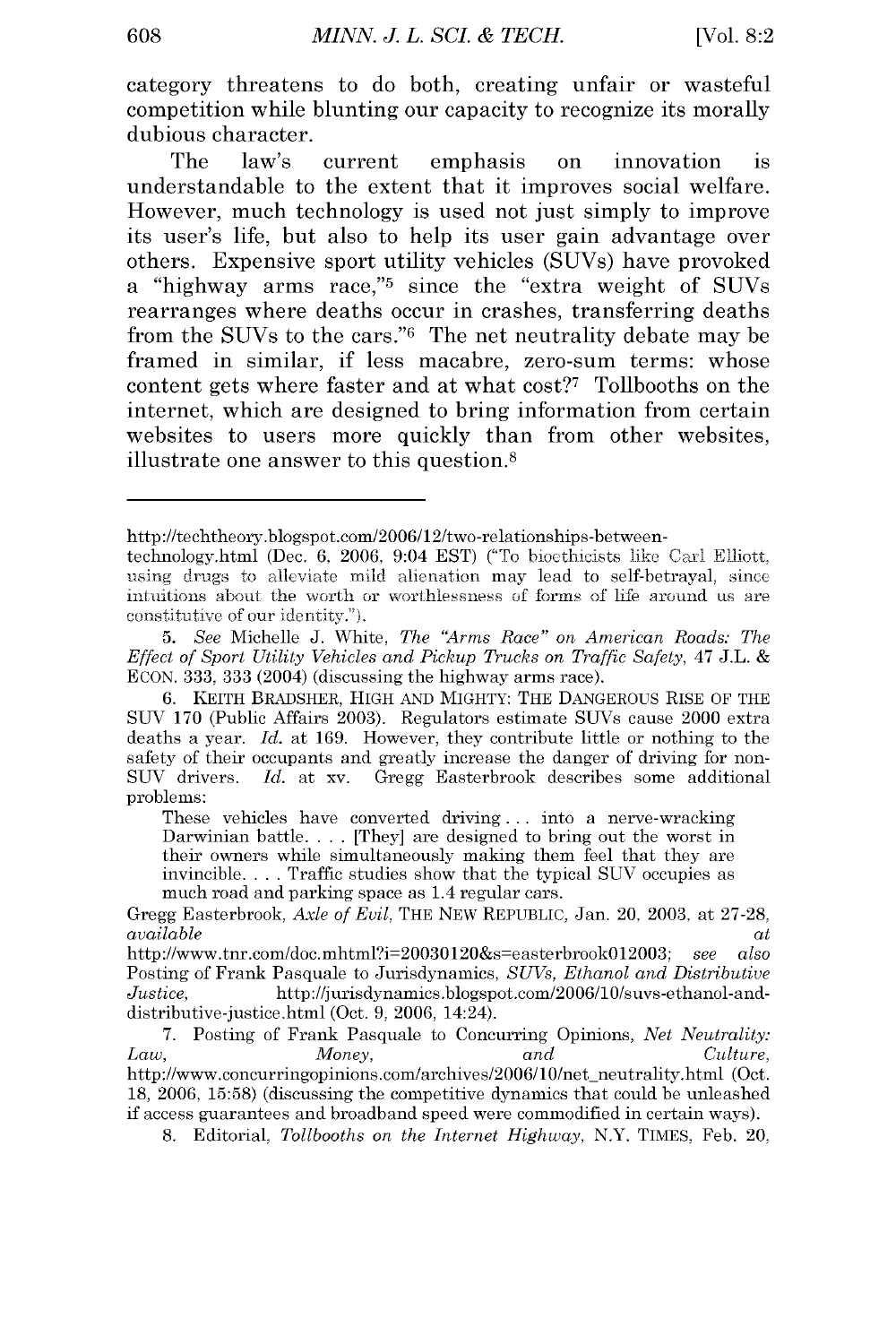At one point in time, we could perhaps count on a common, technologically unmediated response to these dilemmas. But mind-focused technological interventions such as therapeutic forgetting, 9 some forms of cosmetic psychopharmacology, 10 and new attention-enhancement drugs<sup>11</sup> may diminish our store of collective values and common perceptions. 12 They may promote competition in the new technological arms races, rather than social questioning of their fairness or the premises of new technologies. 13 This process can raise deep problems for theorists, for it heralds the technological undermining of the very values upon which we rely to judge technology.

In this short piece I cannot propose solutions to the growing problem of technological arms races and the technological blunting of qualms about them. However, I can outline some of the dilemmas these developments create, and suggest direction for some policy responses. As new sectors of life become more game-like and competitive, methods of leveling the playing field developed in sports and college admissions might become more broadly relevant.<sup>14</sup> Inequality impact statements may be as important to our cultural

12. See Kolber, *supra* note 9, at 1613-22.

http://www.cspo.org/documents/FinalEnhancedCognitionReport.pdf

<sup>2006,</sup> at A14.

*<sup>9.</sup> See generally* Adam J. Kolber, *Therapeutic Forgetting: The Legal and Ethical Implications of Memory Dampening,* 59 VAND. L. REV. 1561 (2006).

<sup>10.</sup> *See generally* Ashley Pettus, *Psychiatry by Prescription,* HARV. MAG., July-Aug. 2006, at 38 (discussing whether those who are receiving prescription drugs for mental health issues need them in all cases).

**<sup>11.</sup>** David Plotz, *Wake* up *Little* Susie: *Can We Sleep* Less?, **SLATE,** Mar. **7,** 2003, http://www.slate.com/id/2079113.

<sup>13.</sup> The analysis here might be deemed part of the school identified as 'managed technological skepticism" in a recent report on cognitive enhancement. *See* CONSORTIUM FOR SC., POLICY *&* OUTCOMES AT ARIZ. STATE UNIV. AND ADVANCED CONCEPTS GROUP, SANDIA NAT'L LABS., POLICY IMPLICATIONS OF TECHNOLOGIES FOR COGNITIVE ENHANCEMENT (2006), *available at*

<sup>(&</sup>quot;According to [the] standpoint [of Managed technological skepticism], quality of life arises more out of a society's institutions than its technologies. Markets are viewed as profit-maximizing, not quality-of-life maximizing. The role of government is to enable the more effective pursuit of social goals such as equity and justice, rather than to promote technological advance as a proxy for such goals.").

<sup>14.</sup> *See, e.g.,* ROBERT K. FULLINWIDER **&** JUDITH LICHTENBERG, LEVELING THE PLAYING FIELD: JUSTICE, POLITICS AND COLLEGE ADMISSIONS 205-215 (2004) (summarizing their arguments of how to reform college admissions). *See generally* PAUL C. WEILER, LEVELING THE PLAYING FIELD: HOW THE LAW CAN MAKE SPORTS BETTER FOR FANS (2000).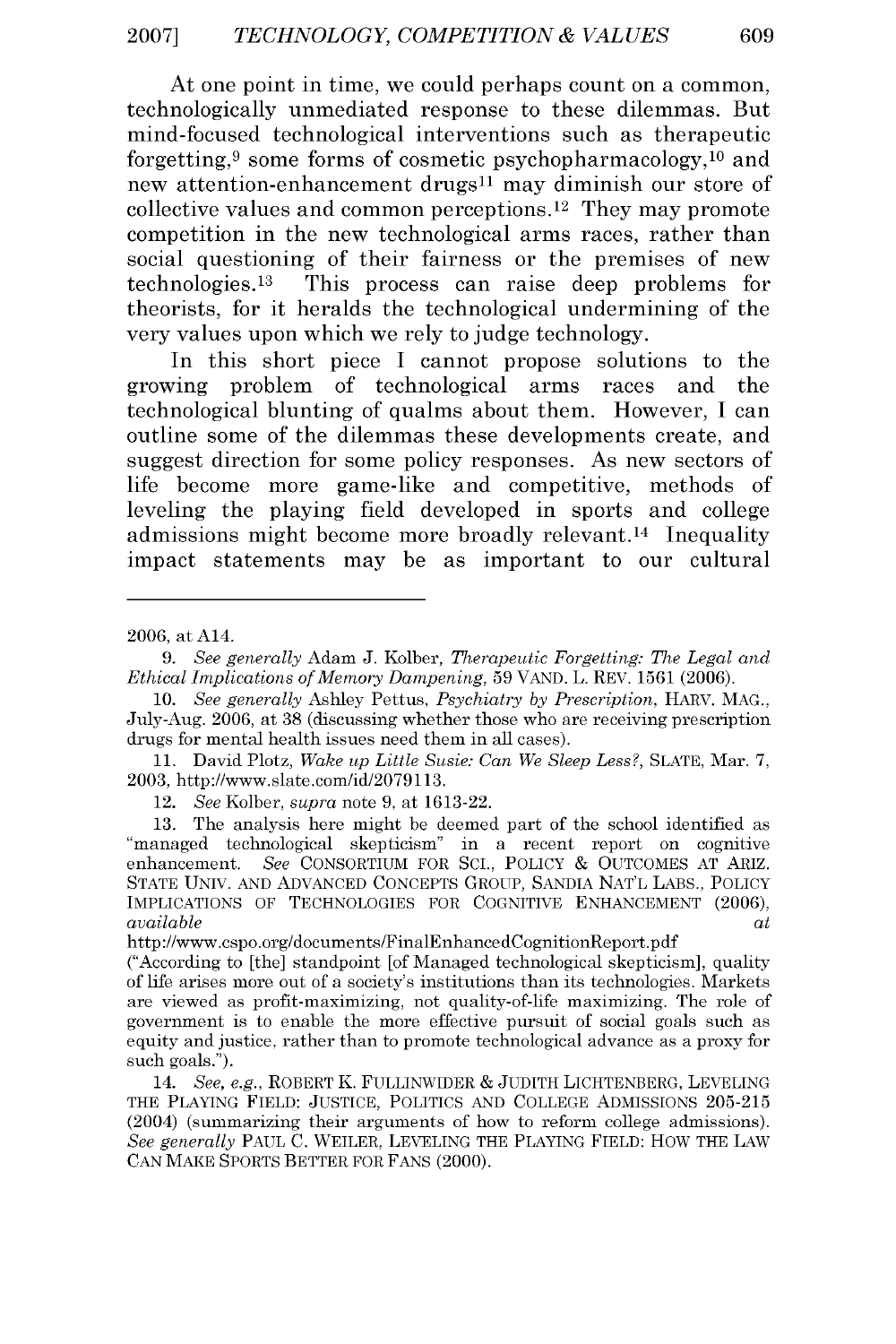environment as environmental impact statements are to the natural world. Finally, current laws regulating the use of controlled substances may need to be extended to precision chemical-based emotional enhancement, even if such pharmaceutical interventions are non-addictive. Technology should not be allowed to accelerate wasteful or unfair arms races or to undermine the very values we rely upon to evaluate it.

#### I. THE COMMODIFICATION OF ADVANTAGE

The relationship between technology and equality is complex. Two narratives now dominate, and two counternarratives need a better hearing. The first dominant narrative is that a rising technological tide lifts all boats and leads to a convergence of living standards. Adam Smith tended to explain a convergence of living conditions as epiphenomenal of nobles' desire for expensive baubles: "the expensive vanity of the landlord made him willing to accept" gradual cession of power over individual lives in exchange for the accumulation of durable goods.<sup>15</sup> Contemporary social commentators tend to emphasize the enormous gains in living standards of even the poorest Americans due to technological advance. 16

Some current technological developments validate their faith in technology's power to democratize power and bring convergence in living standards. For example, critics of oligopolistic control of the United States' music market might frame the rise of file-sharing technology as a deeply egalitarian development.17 Anyone with an Internet connection can download content long locked up by an industry only recently stirred to address pricing concerns.18 Internet access to

<sup>15.</sup> Nathan Rosenberg, *Adam Smith, Consumer Tastes, and Economic Growth,* 76 J. POL. ECON. 361, 370 (1968) (quoting ADAM SMITH, THE WEALTH OF NATIONS 390 (Random House 1937) (1776)).

<sup>16.</sup> See, e.g., GREGG EASTERBROOK, THE PROGRESS PARADOX (2004) (emphasizing the objective improvement of living standards even during periods when subjective accounts of well-being appeared to stagnate or decline).

<sup>17.</sup> *See* Matthew Fagin et al., *Beyond Napster: Using Antitrust Law to Advance and Enhance Online Music Distribution,* 8 B.U. J. Sci. & TECH. L. 451, 457-58 (2002).

<sup>18.</sup> *See, e.g.,* Posting of Mike to Techdirt, *Universal Pictures Tries to Beat Counterfeiters at Their Own Game In Russia,* http://www.techdirt.com/articles/20060407/174244.shtml (Apr. 7, 2006, 18:35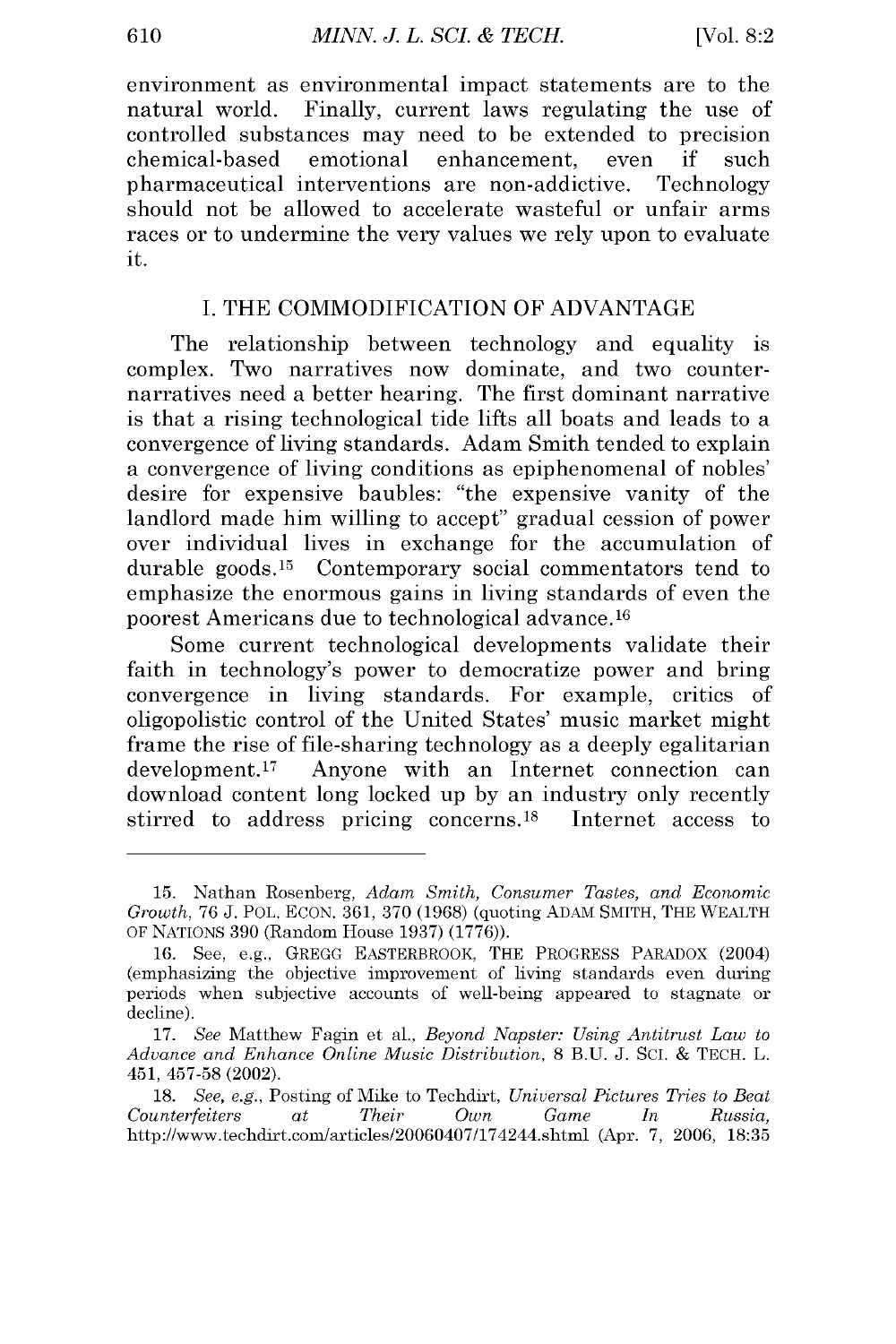information in general is an equalizing development; anyone can access a trove of medical studies previously available only to professionals. <sup>19</sup>

Yet new technologies can harden social stratification and prompt arms races that merely reallocate (rather than produce new) goods and services. Each of the technological examples given above has a mirror image that undermines its initial emancipatory promise. From the Secure Digital Music Initiative<sup>20</sup> to vertical integration of content and devices, virtually every new technology of "info-anarchy" has been matched **by** a technique of perfect control, though often at the cost of crippled and unpopular products.<sup>21</sup> Market producers will have very promising competitive strategies at their disposal when they see social producers threatening their revenue streams.22 New anti-circumvention technology is a key part of that strategy.<sup>23</sup> Without a fair-use infrastructure for digital rights management<sup>24</sup> and pricing systems that take

21. Posting of Tim Armstrong to Info/Law, *Zune Stinks? Blame Grokster,* http://blogs.law.harvard.edu/infolaw/2006/11/26/

zune-stinks-blame-grokster/ (Nov. 26, 2006, 10:49); *see also* Stross, *supra* note 18.

23. *See* Stross, *supra* note 18.

EST); *see also* Randall Stross, *Want an iPhone? Beware the iHandcuffs,* N.Y. TIMES, Jan. 14, 2007, § 3, at 3; Posting of John Bennett to Against Monopoly, http://www.againstmonopoly.org/index.php?limit=10&chunk=1&topic=IP+in+t he+News (Jan. 16, 2007, 07:14 EST) (discussing digital restrictions management and how it changed in South Korea "only after CD sales collapsed."); Posting of Ketola to Afterdawn.com, *Too Expensive DVDs? Stop Buying Them!,* http://www.afterdawn.com/news/archive/4117.cfm (May 29, 2003, 16:32 EST) (discussing the Malaysian government's response to DVD pricing).

<sup>19.</sup> Amanda Schaffer, *Open Access: Should Scientific Articles Be Available Online and Free to the Public?,* SLATE, Dec. 14, 2004, http://slate.msn.com/id/2111023; Rick Weiss, *A Fight for Free Access to Medical Research Online Plan Challenges Publishers' Dominance,* WASH. POST, Aug. 5, 2003, at **Al.**

<sup>20.</sup> Secure Digital Music Initiative Homepage, http://www.sdmi.org/ (last visited Mar. 3, 2007).

<sup>22.</sup> Lior Strahilevitz, *Wealth Without Markets?,* 116 YALE L.J. (forthcoming 2007) (manuscript at §§ IIA-IIC, *available at* http://papers.ssrn.com/abstract=946479) (reviewing YOCHAI BENKLER, THE WEALTH OF NETWORKS: *HOW* SOCIAL PRODUCTION TRANSFORMS MARKETS AND FREEDOM (2006)). Benkler's book discusses how technology makes it easier for individuals not motivated by profit (deemed "social producers") to complete projects once only motivated by the profit motive (done by "market producers"). Strahilevitz predicts that market producers will find incentives to draw social producers back to market settings. *Id.*

<sup>24.</sup> Dan L. Burk & Julie E. Cohen, *Fair Use Infrastructure for Copyright*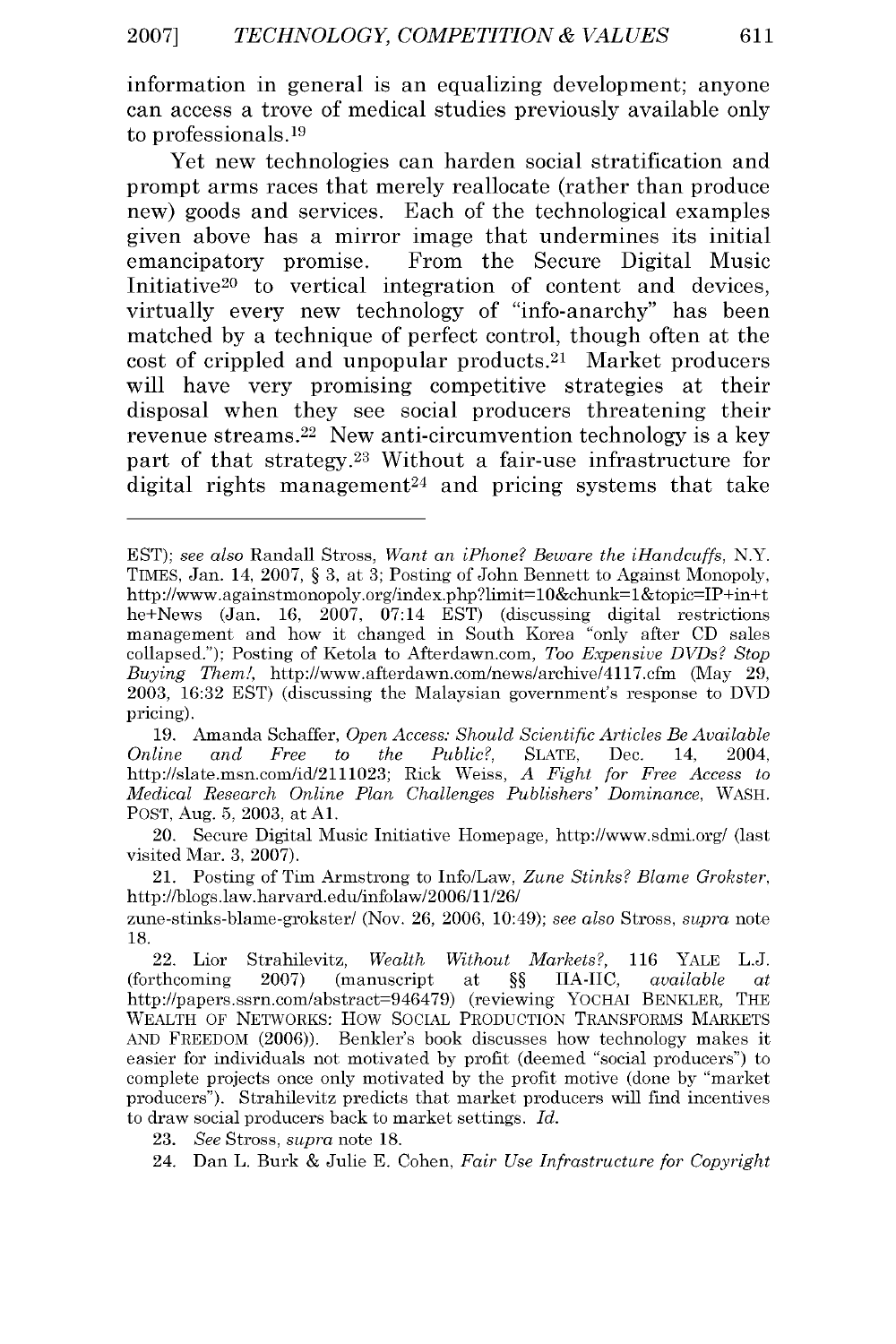ability to pay seriously, the vast majority of consumers could lose out in the ensuing battle between oligopolists and hackers.<sup>25</sup>

A similar tension is evident in the rise of technological arms races that appear to harden existing market-based hierarchies. Google and Amazon developed search technologies that created fantastic clearinghouses of information. Some claim the resulting comprehensive databases have given a variety of small players a chance at reaching consumers.<sup>26</sup> Rather than battling for shelf space in retail stores, rarely purchased books, music, or films can be kept in a near-infinite online inventory until they are accessed.

Yet the same dynamics that tilted the real-space playing field toward dominant players can also infiltrate these new online retailers. We have little idea of how pervasively "stealth marketing" affects results on Amazon's front page, personalized recommendations, or other search results.<sup>27</sup> New battles for prominence in search results could lead old powerhouses to dominate this new battlefield.<sup>28</sup> Key advertising words are already being auctioned, and even unpaid or organic search results could become determined by who bids the most for search engine optimization technology.<sup>29</sup> Search engines

*Management Systems* 12-22 (Georgetown University Law Center 2000 Working Paper Series in Public Law and Legal Theory, Working Paper No. 23973, 2000), *available at* http://ssrn.com/abstract=239731.

<sup>25.</sup> *See, e.g.,* David Needle, *Security Vendors Debate the Arms Race,* EARTHWEBNEWS, May 3, **2007,** *available at* http://news.earthweb.com/security/article.php/3675546 ("With the rise in attacks, from malware and phishing to assorted viruses and identity theft, it's no wonder the market for security software and services is booming.").

<sup>26.</sup> CHRIS ANDERSON, THE LONG TAIL: WHY THE FUTURE OF BUSINESS IS SELLING LESS OF MORE (2006).

<sup>27.</sup> Ellen P. Goodman, *Stealth Marketing and Editorial Integrity,* 85 TEX. L. REV. 83, 89 (2006) (citing Letter from Heather Hippsley, Acting Assoc. Dir. of Adver. Practices, FTC, to Gary Ruskin, Executive Dir., Commercial Alert  $(June 27, 2002), 2002)$ http://www.commercialalert.org/PDFs/ftcresponse.pd). *But see* Eric Goldman, *Stealth Risks of Regulating Marketing,* 85 TEX. L. REV. SEE ALSO 11, 12-15 (2006), http://www.texaslrev.com/seealso/volume-85/issue- 1/stealth-risks-ofstealth-marketing.html.

<sup>28.</sup> *See* Goodman, *supra* note 27, at 100-103.

<sup>29.</sup> Frank Pasquale, *Rankings, Reductionism, and Responsibility,* <sup>54</sup> CLEV. ST. L. REV. 115, 123-24 (2006); Kevin Lee, *The Search Tax: Are Search Engines Leeches?,* CLICKZ, Jan. 26, 2007,

http://clickz.com/showPage.html?page=clickz-print&id=3624697; *see also*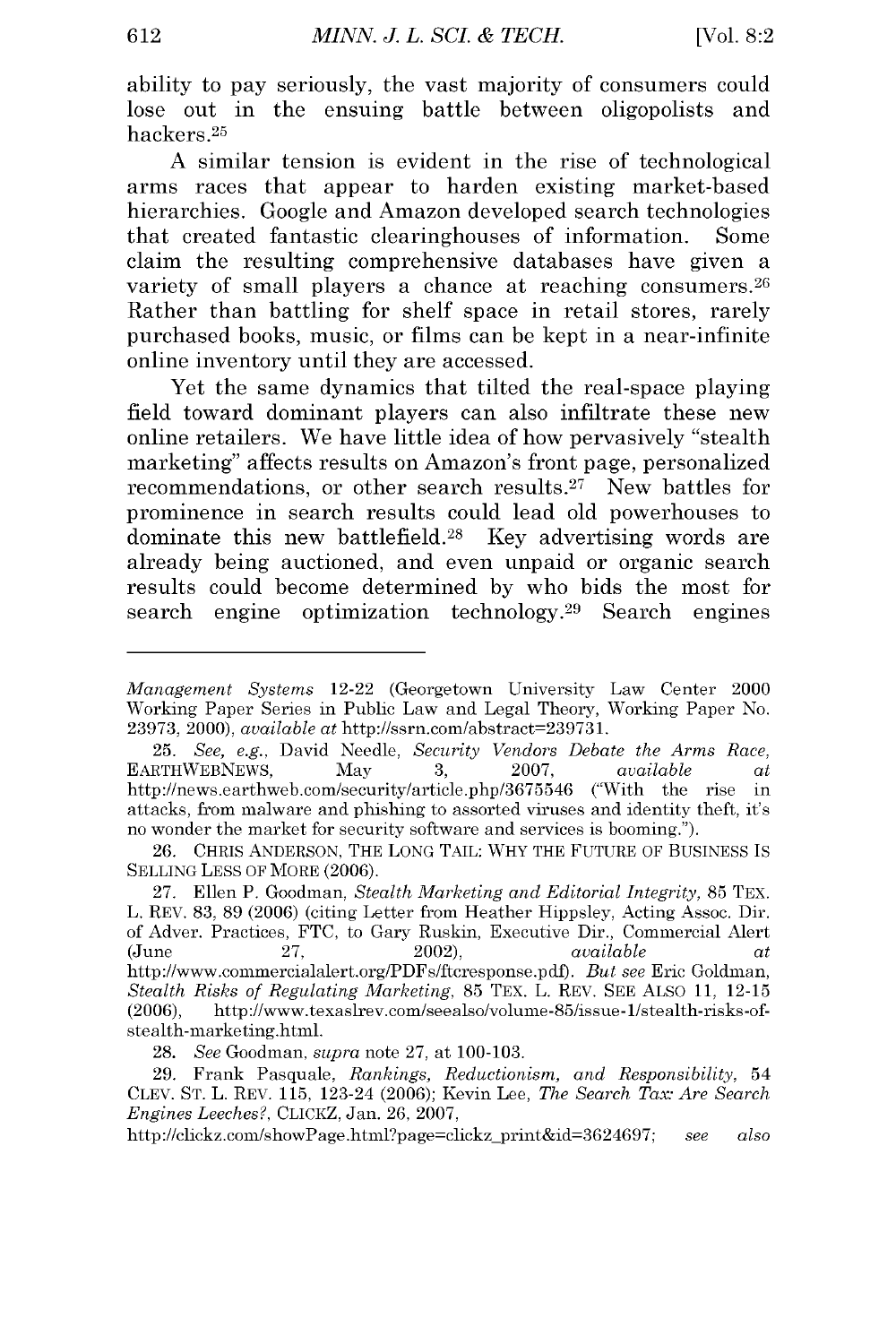themselves create great social welfare.<sup>30</sup> Yet, much of the onslaught of follow-on technology for manipulating results seems designed primarily to channel that welfare to those best able to **bid** for **it.31**

#### **II.** LIMITS OF THE **INCENTIVES** V. **ACCESS** TRADE-OFF

When IP-intensive technology leads to inequality, or when inequality prevents equal access to technology, it is often justified **by** what **I'll** call the second dominant narrative of technology and equality: that we must restrict access to intellectual property now to create incentives for its future creation. 32 This debate over the incentives versus access meme is so dominant in the **IP** literature that scholars rarely focus on a darker counternarrative: namely, that sometimes access restrictions appear to be less about creating incentives for future innovation than they are about preserving relative advantage. Consider this account of price discrimination in railways:

It is not because of the few thousand francs which would have to be spent to put a roof over the third-class carriages or to upholster the third-class seats that some company or other has open carriages with wooden benches. ... What the company is trying to do is to prevent the passengers who can pay the second-class fare from travelling third class; it hits the poor, not because it wants to hurt them, but to frighten the rich .... And it is again for the same reason that the companies, having proved almost cruel to third-class passengers and mean to the second-class ones, become lavish in dealing with firstclass passengers. Having refused the poor what is necessary, they give the rich what is superfluous.<sup>33</sup>

32. Peter S. Menell, *The Property Rights Movement's Embrace of Intellectual Property: True Love or Doomed Relationship?, available at* http://papers.ssrn.com/sol3/papers.cfm?abstract\_id=965083#PaperDownload (last visited May 10, 2007) ("The principal economic justification for intellectual property derives from a broader economic problem: the inability of a competitive market to support an efficient level of innovation in some areas of technological innovation-particularly those in which research and development  $(R&D)$  is costly, innovation is easily perceived, and imitation is relatively inexpensive and can occur rapidly **....** Most firms would not invest in developing new technologies if rivals could enter the market and dissipate the profit before R&D costs adjusted for attendant risks could be recovered.").

33. JULES DUPUIT, ON TOLLS AND TRANSPORT CHARGES 23 (International Economic Papers No. 11, Elizabeth Henderson trans., 1962), *quoted in* James

Frank Pasquale, *The Law and Economics of Information Overload Externalities,* VAND. L. REV. (forthcoming 2007) (manuscript at § IVA) *available* at http://ssrn.com/abstract=888410.

<sup>30.</sup> *See e.g.,* Weiss, *supra* note 19.

<sup>31.</sup> *See e.g.,* Pasquale, *supra* note 29, at 123-24.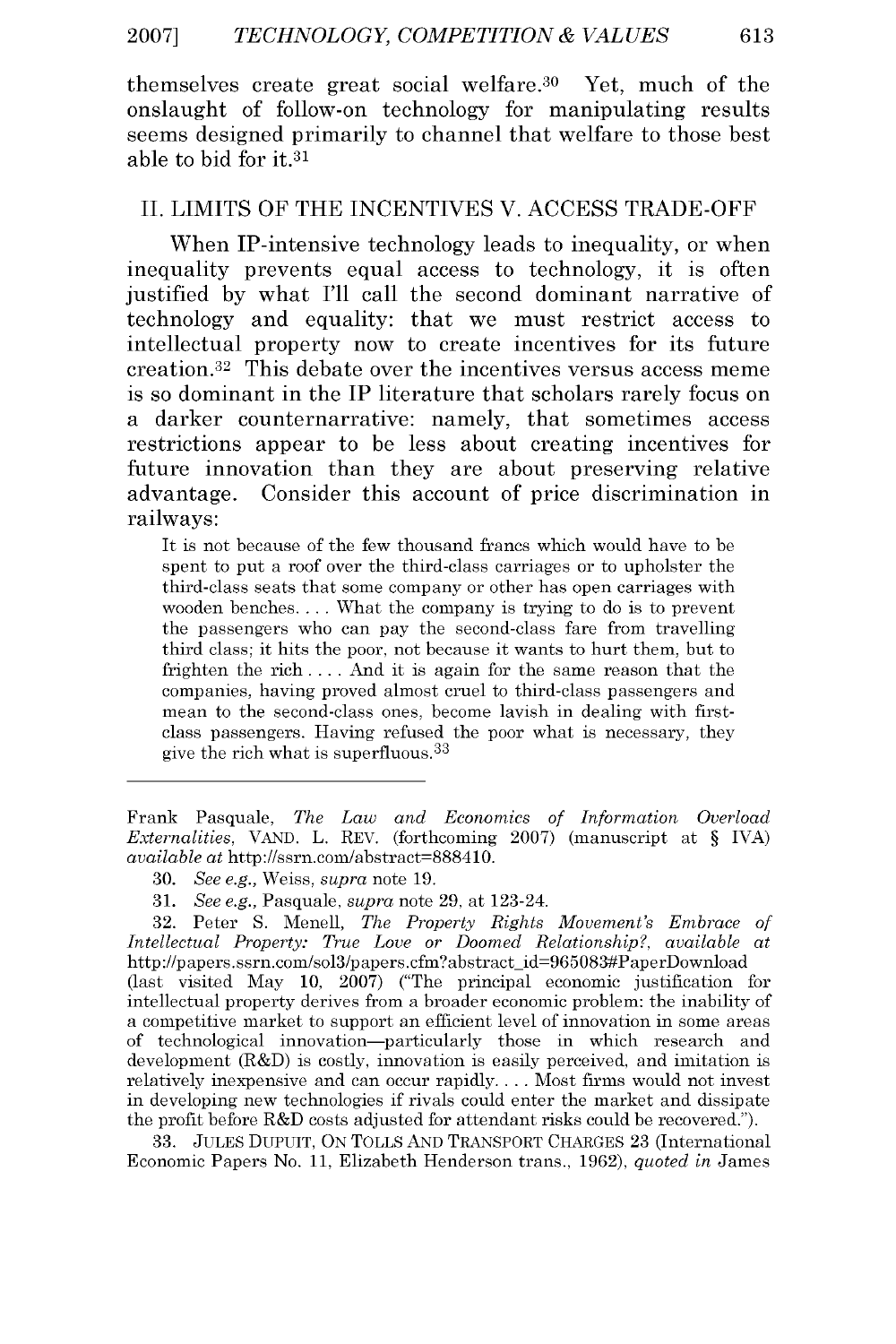In other words, it is in the company's interests to prevent the diffusion of technologies of comfort and repose. It profits from a scramble for better accommodations.

This may seem like a rather exceptional situation, but society is full of examples of positional goods, where the problem may be even more acute.<sup>34</sup> For example, consider the possible development of a height-enhancing **pill.35** Society does not have much interest in a general boost in height, but many individuals do have a personal interest in being taller. Their interest is only in their position relative to others, not in achieving some platonic ideal of height. **If** such a **pill** were developed, it would not change the distribution of height in society in a productive way, but it would permit the wealthy to escape the stigma of being in the lowest height percentiles. That process reinforces the stigma (or at least practical difficulty) of being at the very bottom, as extraordinary shortness becomes a badge not merely of genetic misfortune, but also of financial deficiency. We could imagine similar dynamics developing in the case of other cosmetic interventions.36 Indeed, as Sered and Fernandopulle argue in

Boyle, *Cruel, Mean, or Lavish? Economic Analysis, Price Discrimination and Digital Intellectual Property,* 53 VAND. L. REV. 2007, 2007 (2000). *Cf.* BARBARA EHRENREICH, FEAR OF FALLING: THE INNER LIFE OF THE AMERICAN MIDDLE CLASS 251-63 (1989) (arguing for a revival of conscience and responsibility in the middle class and a rediscovery of the lower class).

<sup>34.</sup> *See* Posting of Frank Pasquale to madisonian.net, *A Sketch of My Paper on Primarily Position-Enhancing Information,* http://madisonian.net/archives/2006/10/07/a-sketch-of-my-paper-on-ppei/ (Oct. 7, 2006) (defining and discussing positional goods); *see also* Harry Brighouse & Adam Swift, *Equality, Priority, and Positional Goods,* 116 ETHICS 471 (2006) ("[Positional goods] are goods with the property that one's relative place in the distribution of the good affects one's absolute position with respect to its value. The very fact that one is worse off than others with respect to a positional good means that one is worse off, in some respect, than one would be if that good were distributed equally. So while it might indeed be perverse to advocate leveling down all things considered, leveling down with respect to positional goods benefits absolutely, in some respect, those who would otherwise have less than others."); Robert H. Frank, *Positional Externalities Cause Large and Preventable Welfare Losses,* 95 AM. ECON. REV. 137, 137 (2005).

<sup>35.</sup> *See* Dov Fox, *Human Growth Hormone and the Measure of Man,* THE NEW ATLANTIS, Fall 2004/Winter 2005, at 75, *available at* http://www.thenewatlantis.com/archive/7/fox.htm.

<sup>36.</sup> *See* Posting of Frank Pasquale to PrawfsBlawg, *The Commodification of Caste,*

http://prawfsblawg.blogs.com/prawfsblawg/2006/05/the-commodifica.html (May 14, 2006, 07:38 EST).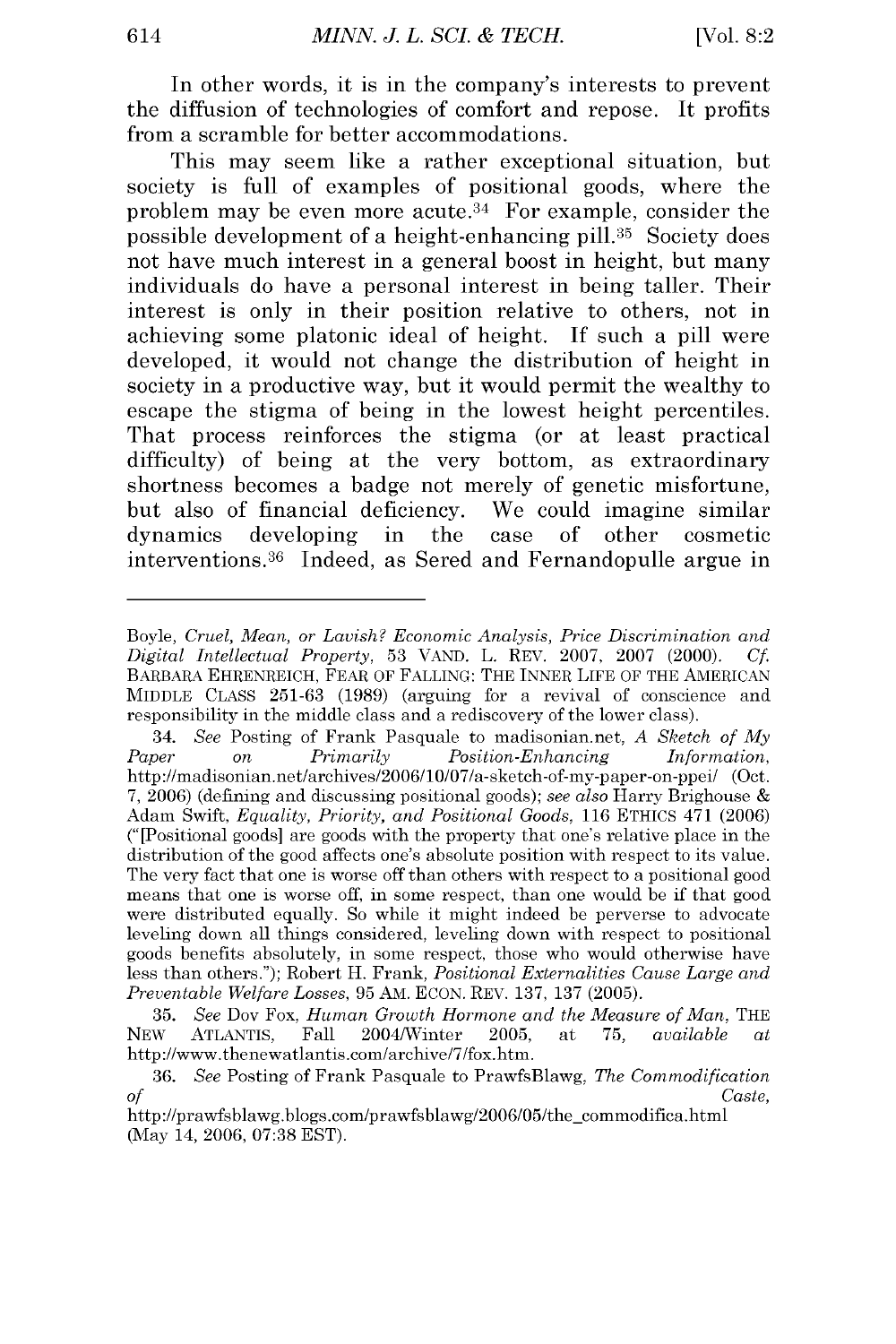#### *The Uninsured in America,*

The current American system in which health care is linked to employment is creating a caste of the chronically ill, infirm, and marginally employed.... Sick, lacking reliable health care, and locked in employment situations . . . that do not offer medical benefits, they find it increasingly difficult to escape.... Illness itself constitutes a physical marker: rotten teeth, chronic coughs, bad skin, a limp,  $\ldots$  – all of these signal caste in basic ways.  $37$ 

Thus, **ill** health is not simply the result of a poor employment situation, but also often its cause. Many employers who offer health insurance will examine applicants' physical markers indicating lack of health and dental care in the past, and refuse to hire applicants based on unfair presumptions about these markers.38 When badges of caste become commodified, we have to start thinking about legal intervention to stop self-reinforcing stratification.

New educational technologies can lead to similar dynamics. Academic doping has become a real problem on many campuses, where students without Attention Deficit Hyperactivity Disorder **(ADHD)** use Ritalin, Strattera, or other pharmaceuticals used to treat ADHD to get an "edge."<sup>39</sup> Those wary of caffeine-generated jitters may soon start using ProVigil to purchase consequence-free all-nighters.<sup>40</sup> Test-preparation technologies are also creating inequalities; students able to afford test-preparation courses, such as those offered **by** Kaplan, have a definite advantage over those who do not have access to such courses. $41$  The former have the benefit of the

<sup>37.</sup> SUSAN STARR SERED & RUSHIKA FERNANDOPULLE, UNINSURED IN AMERICA: LIFE AND DEATH IN THE LAND OF OPPORTUNITY (2005).

<sup>38.</sup> *Id.* at 15 ("Because health care is so tightly linked to employment, once an inclividual or a family is caught in the death spiral, it is nearly impossible to find a way out. Unemployable or marginally employed because of poor health, members of this new "untouchable caste" are denied consistent access to medical care. Sick, lacking reliable health care, and locked in employment situations (especially in the service sector-the same sector to which India's untouchables ere consigned) that do not offer medical benefits, they find it increasingly difficult to escape.").

<sup>39.</sup> LAWRENCE H. DILLER, RUNNING ON RITALIN 63 (1998); FRANCIS FUKUYAMA, OUR POSTHUMAN FUTURE: CONSEQUENCES OF THE BITECHNOLOGY REVOLUTION (2002); James Butcher, *Cognitive Enhancement Raises Ethical Concerns,* 362(9378) LANCET, 132-133 (2003); Lawrence Diller, *The Run on Ritalin: Attention Deficit Disorder and Simulant Treatment in the 1990s,* HASTING CENTER REPORT 26 (1996); Danielle C. Turner & Barbara J. Sahakian, *Neuroethics of Cognitive Enhancement,* 1 BIOSOCIETIES 113 (2006).

<sup>40.</sup> GREG CRITSER, GENERATION RX: How PRESCRIPTION DRUGS ARE ALTERING AMERICAN LIVES, MINDS, AND BODIES (2005).

<sup>41.</sup> NICHOLAS LEMANN, THE BIG TEST: THE SECRET HISTORY OF THE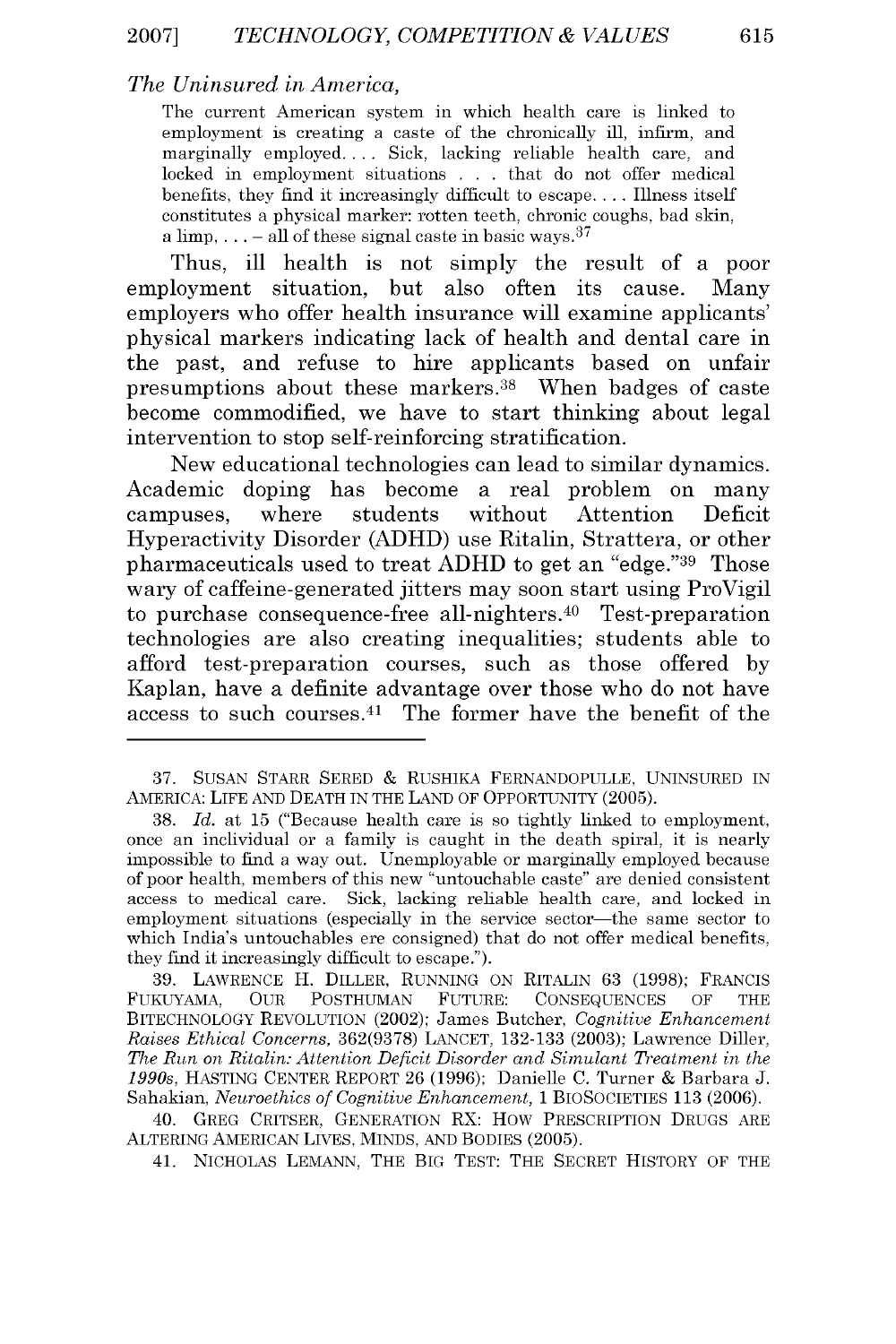collective insights of hundreds of test takers who report back on small portions of the test to central headquarters.<sup>42</sup>

Perhaps most discouragingly, efforts to regulate such advantages have failed entirely in at least one context. After the South Korean parliament banned "cram schools" in the early 1990s due to their inequality-enhancing effect, that country's Supreme Court intervened to declare this tutoring a constitutional right.<sup>43</sup> Part of the court's reasoning focused on global competitiveness; it assumed that any country that unilaterally decided to limit these forms of educational competition would effectively "shoot itself in the foot" in the global race for capital investment. <sup>44</sup>

Admittedly, egalitarian programs have to be conditioned **by** awareness of the multiple levels of competition (both temporally and spatially) of which any given competition is part. 45 For example, in South Korea, an attempt to level the playing field within the country, at a particular time, was deemed **by** its Supreme Court to be naive, given its effects on long-term competition **by** South Koreans in the global economy. Therefore, my contention here is not that the law should cripple the development of these new technologies; most have many

43. *Extracurricular lesson ban case,* 12-1 KCCR 427, 98flun-Kal6, 98Hun-Ma429 (consolidated) (April 27, 2000), English translation *in* CONSTITUTIONAL COURT OF KOREA, DECISIONS OF THE KOREAN CONSTITUTIONAL COURT (2000) 1, 3 (2002), *available at* http://www.ccourt.go.kr/home/english/download/decision\_2001.pdf ("The regulation of private education in Article 3 goes beyond the private dimension of substantially infringing on the basic rights of parents and children in private education .... There is a question as [to] the effectiveness of Article 3 in the accomplishment of the legislative purpose, [on the] one hand, and Article 3 produces substantial restrictive impact on basic rights and substantial disadvantages in the accomplishment of a cultural state, on the other. Therefore, Article 3 departs widely from a reasonable relationship of proportionality between the public interest obtained through the restriction and the restrictive impact caused by the restriction, and therefore violates the balance of interests.")

44. *Id.* ("Cultural poverty in this age of unlimited competition among states for survival will ultimately lead to social and economic backwardness.").

45. *See* FRANCIS FUKUYAMA, OUR POSTHUMAN FUTURE (2002) (discussing perils of unilateral decisions to "disarm" in any particular technological context).

AMERICAN MERITOCRACY (1999); Malcolm Gladwell, *What Stanley Kaplan Taught Us About the SAT,* NEW YORKER, Dec. 17, 2001, at 86, *available at* http://www.gladwell.com/2001/2001 12 17 a kaplan.htm.

<sup>42.</sup> LEMANN, *supra* note 41.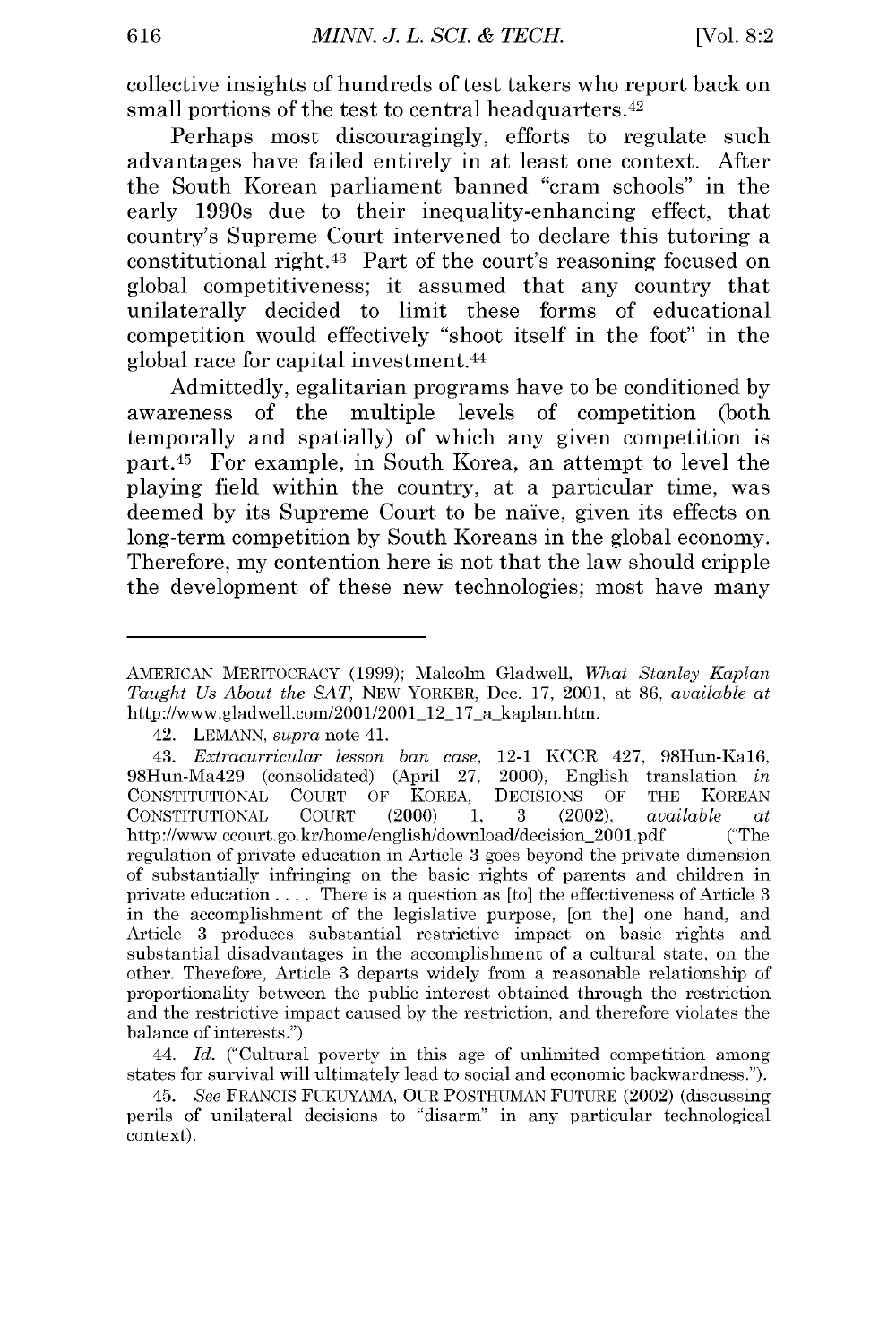constructive uses. Rather, it is to argue that inequalityenhancement should be a quality of technology salient enough to lead to some systematic evaluation of its effects. We see a generalized solicitude for the environment in statutes like the United States' **NEPA.46** As any American administrative law professor can attest, there are many "impact statements" that agencies must **fill** out to assess the effects of their actions on small businesses, paperwork, and so  $on.47$  Perhaps the law should require similar analysis and disclosure of new technological impact on inequality.

#### III. AGAINST COMPLACENT CONTINUUMISM

Technophiles and transhumanists are sure to challenge any suggestion of forced disclosure. One of the primary rhetorical tropes of opponents of regulation is to put all manner of social change on a continuum and say "See, we've been doing X for years, this new technology just lets us do it more quickly."

<sup>46.</sup> National Environmental Policy Act, 42 U.S.C. §§ 4321-4370f (2000). Moreover, certain agencies have to figure out how some new technologies will affect the environment. *See, e.g.,* Nanotechnology Law, *When Nano Turns Washing Machine Into Pesticide,* http ://nanotechlaw.blogspot.com/2006/12/when-nano-turns-washing-machineinto.html (Dec. 10, 2006, 07:38 EST) (discussing silver-based nanotechnology in the Samsung C1235A washing machine, which EPA decided to regulate as a pesticide).

<sup>47.</sup> *See* Daniel A. Farber, *Bringing Environmental Assessment into the Digital Age* (UC Berkeley Public Law Research Paper No. 877625, 2006), *available* at http://ssrn.com/abstract=877625. *But see* Mark Seidenfeld, *A Table of Requirements for Federal Administrative Rulemaking,* 27 FLA. ST. U. L. REV. 533, 533-34 (arguing that too many informational requirements have been imposted on the regulatory process). Seidenfeld catalogs the waves of informational requirements; inequality impact statements could fit into any of the following:

The early 1970s, an era that introduced statutorily mandated review of agency action to ensure adequate assessment of environmental impacts, together with judicial demands for adequately reasoned decisions, began a transformation of the notice and comment process into one requiring extensive documentation of the information on which the agency relies and detailed explanation of the choices the agency made in deciding to adopt a rule. The late 1970s through the 1980s marked the White House's commencement of its own demands for rigorous regulatory impact analyses—potentially mammoth studies that attempt not only to identify but also to quantify the costs and benefits of a rule. Not to be outdone, Congress increased the statutory demands on agencies' promulgation of rules, requiring analyses of impacts on such entities as small businesses and state, local and tribal governments. And the President continues to impose yet additional considerations by executive orders.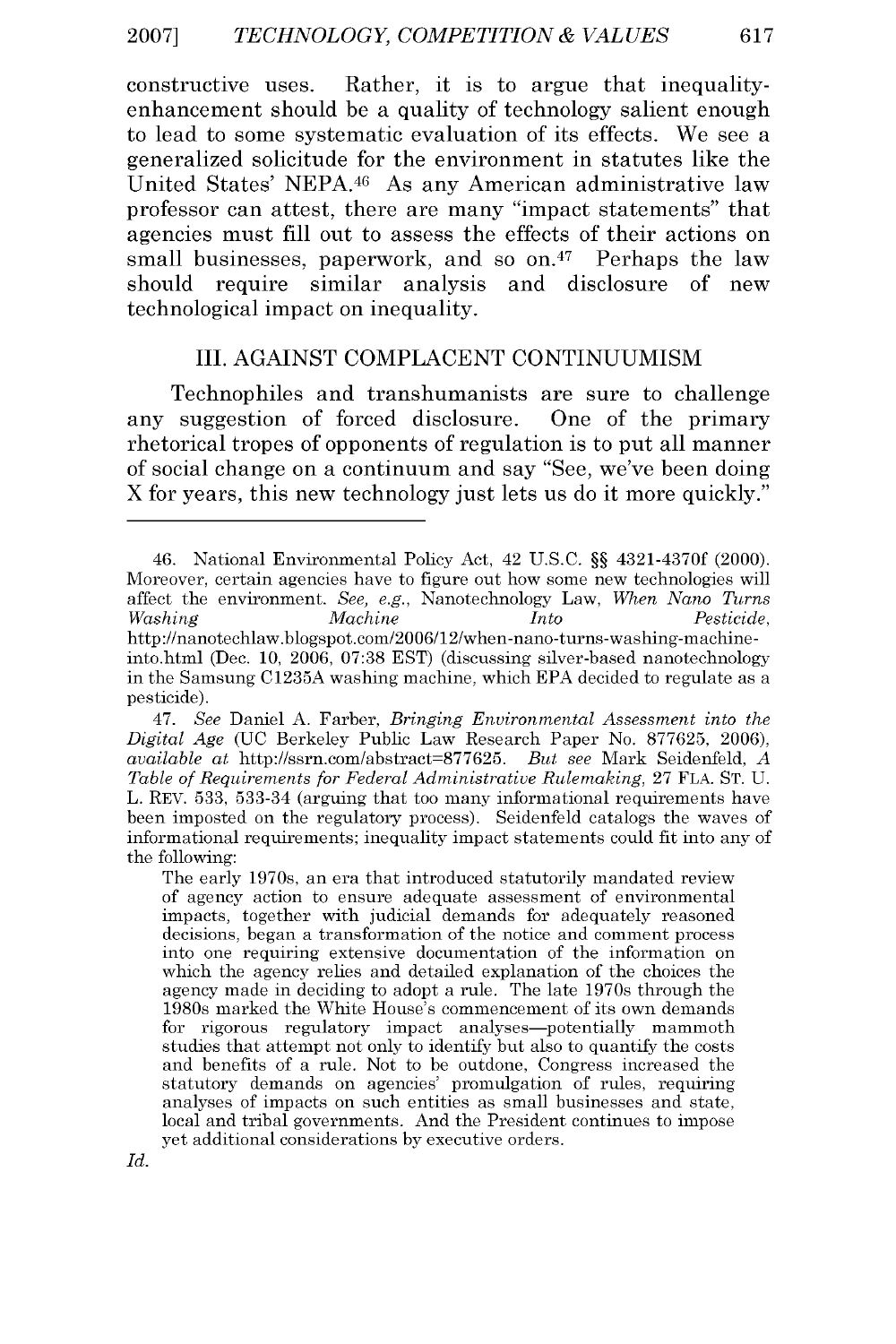For example, genetic engineering is framed as just a faster version of selective breeding (in the agricultural context) or assortative mating (in the human context). 48 Cognitive enhancement is viewed as a more efficient version of education: "Much of what we learn in school is 'mental software' for managing various cognitive domains: mathematics, categories of concepts, language, and problem solving in particular subjects."49 Along these lines, one might claim that the equality-eroding effects of the aforementioned technologies are trivial in comparison with social sources of inequality. We can deem this line of thought "complacent continuumism" (CC). On the CC view, technology is just one more way of accomplishing ends that would once have been attained via slower or less efficient cultural or social methods.

However, the CC view is based on analogies that fall apart under scrutiny. Technology is often far more sudden, effective, and commodifiable than social or cultural methods of accomplishing ends. In the case of cognitive enhancement, many educational institutions have made a point of assuring some kind of equality of access.<sup>50</sup> Have we any guarantees that ''smart pills" would come with similar assurances? Moreover, educational gains in ability come very slowly in comparison with potential chemical interventions. There are more opportunities to regulate, more "pressure points," and more cultural traditions of access, in the case of educational institutions, than in the case of their potential chemical or genetic enhancers.

Indeed, any hope of an egalitarian program depends on some coherent and durable store of human values capable of guiding our regulation of technology. However, selfmanipulation via technology may itself affect those values.<sup>51</sup>

<sup>48.</sup> Assortative mating refers to the tendency of individuals to marry other individuals of a similar socioeconomic status and IQ. *See* MICKEY KAUS, THE END OF EQUALITY (1992); Kate Zernike, *Why Are There So Many Single Americans,* N.Y. TIMES, Jan. 21, 2007, § 4, at 1.

<sup>49.</sup> Nick Bostrom & Anders Sandberg, *Cognitive Enhancement: Methods, Ethics, Regulatory Challenges,* **SCI.** AND ENGINEERING ETHICS (forthcoming 2007) (manuscript at 3), *available at* http://www.nickbostrom.com/cognitive.pdf.

<sup>50.</sup> *See* FULLINWIDER & LICHTENBERG, *supra* note 14 (on higher education); Karen W. Arenson, *Harvard Extends Breaks for Low-Income Parents,* N.Y. TIMES, Mar, 31, 2006, at **A10.**

<sup>51.</sup> Admittedly, technology can give us a better understanding of the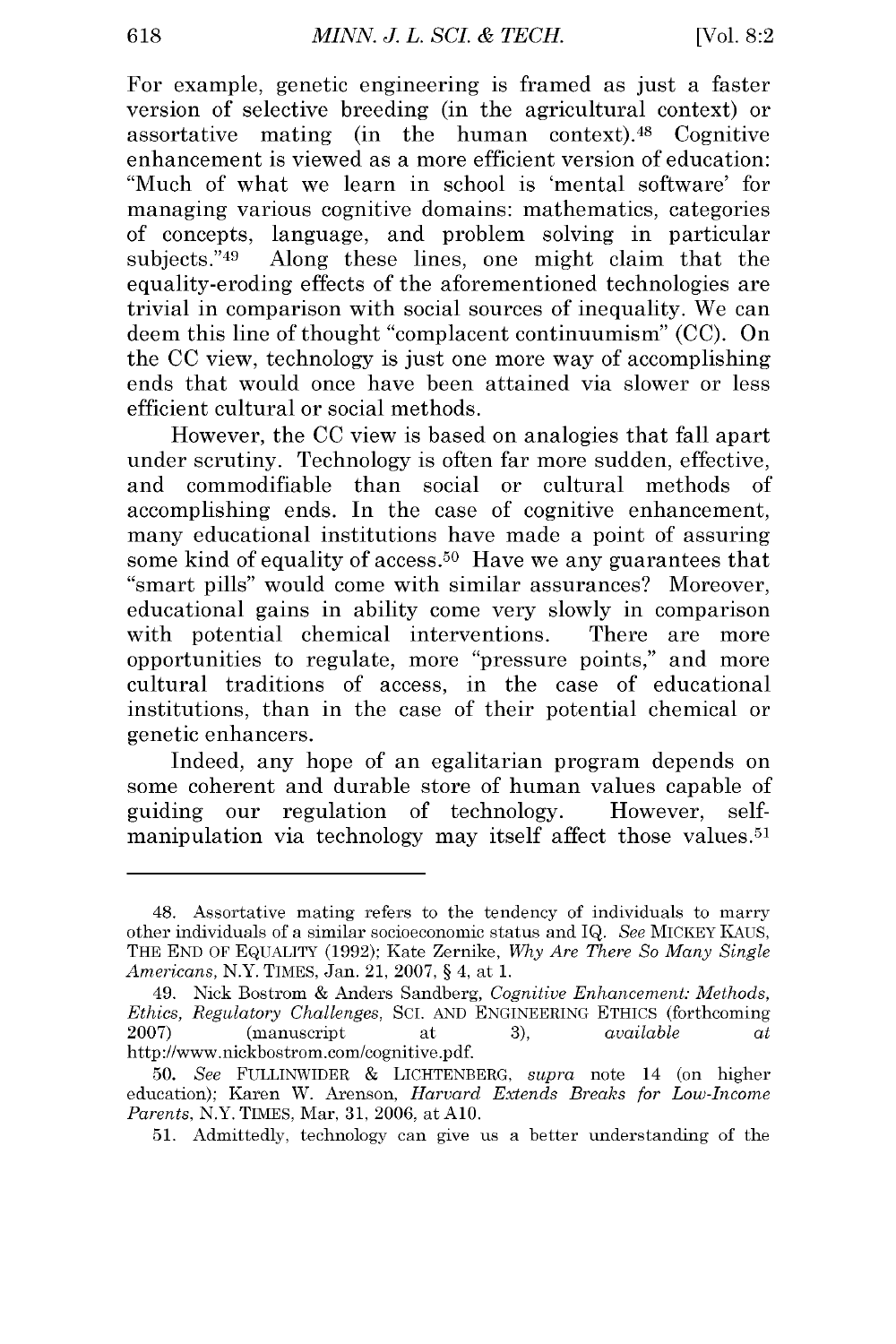As Joel Garreau has argued, human beings are not merely the authors of technological change, but also its objects, to an extent barely imaginable in earlier times.<sup>52</sup> The convergence of genetics, robotics, information technology, and nanotechnology (GRIN) has radically altered our sense of the possible in the realm of self-manipulation.

Consider the potential for cosmetic psychopharmacology to dampen or reverse negative emotional states.<sup>53</sup> On a purely individualist and hedonist account of well-being, we should welcome such a development—surely no more effective method of attaining subjective satisfaction could be designed.<sup>54</sup> But if we share Martha Nussbaums's account of emotions as iudgments of value, a great deal may be lost.<sup>55</sup> The technology

54. Wayne Sumner, a University of Toronto philosopher, has stated that "[t]ime and philosophical fashion have not been kind to hedonism... Although hedonistic theories of various sorts flourished for three centuries or so in the congenial empiricist habitat, they have all but disappeared from the scene." Will Wilkinson, *In Pursuit of Happiness Research: Is It Reliable? What Does It Imply* for Policy?, POLICY ANALYSIS, Apr. 11, 2007, at 1, *available at* http ://www.cato.org/pubs/pas/pa590.pdf.

55. *See* MARTHA C. NUSSBAUM, UPHEAVALS OF THOUGHT: THE INTELLIGENCE OF EMOTIONS (2001); Frank Pasquale, *Two Concepts of Immortality: Reframing Public Debate on Stem-Cell Research, 14 YALE J.L. &* HUMAN. 73, 110 (2002) ("Ideally, we aim not merely to maximize our own pleasure, but to lead a balanced life of self-fulfillment and obligation to work, family, friends, and civil society. When psychopharmacology helps us

world and ourselves. Technology can play a crucial role in revealing to us the partiality or error of our assumptions. The telescope revealed the shortcomings of a geocentric worldview, occasioning all manner of responsive revisions in elite and popular thought. Philosopher Charles Taylor would call such breakthroughs, and many of their social repercussions, "epistemic gains," which permit us a clearer and better view of the world and ourselves. CHARLES TAYLOR, PHILOSOPHICAL ARGUMENTS 17-18 (1995).

<sup>52.</sup> JOEL GARREAU, RADICAL EVOLUTION: THE PROMISE AND PERIL OF ENHANCING OUR MINDS, OUR BODIES **-** AND WHAT IT MEANS TO BE HUMAN (2005).

**<sup>53.</sup>** *See* RONALD DWORKIN, ARTIFICIAL HAPPINESS: THE DARK SIDE OF THE NEW HAPPY CLASS 17 (2006) ("Since the mind sets limits on behavior, small changes in the mind may have serious social consequences. When a man silences his misery through Artificial Happiness, he also silences his conscience."). *See also* MARY EBERSTADT, HOME-ALONE AMERICA: THE HIDDEN TOLL OF DAY CARE, BEHAVIORAL DRUGS, AND OTHER PARENT SUBSTITUTES 68 (2004) **("[A]** great deal of what was yesterday judged normal behavior is now pathologized and stigmatized in unprecedented degree."). **I** focus on the term "cosmetic" to distinguish between the therapeutic alleviation of abnormal states (such as depression), and the enhancement of emotion to the point of feeling "better than well." So "cosmetic" is meant to designate, not the triviality or superficiality of the intervention, but rather, how different it is from classic methods of restoring health to a norm.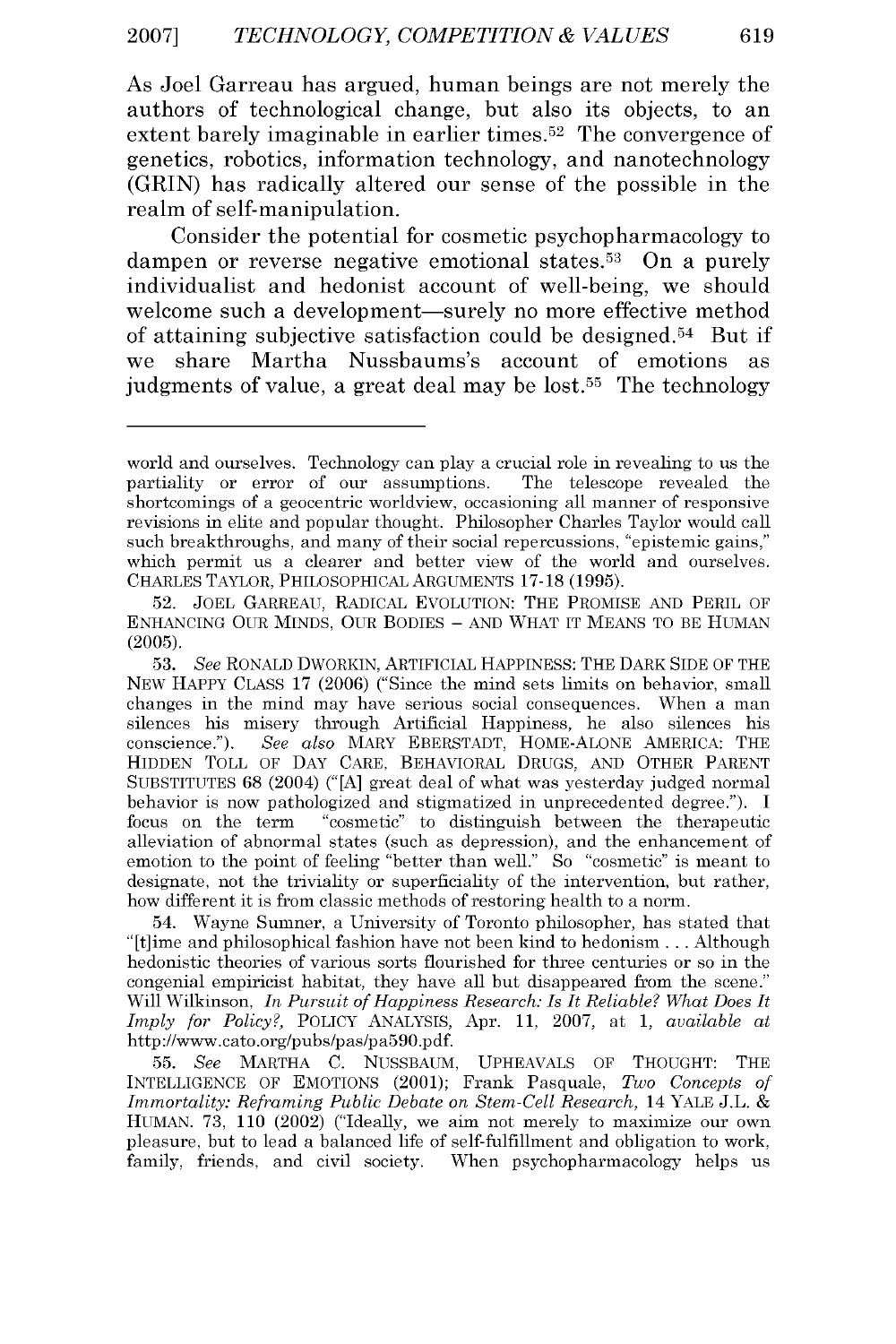may well have "extended human capacity," but for what end? More importantly, will it diminish the possibility of our rightly discerning our ends?

To bioethicist Carl Elliott, using drugs to alleviate mild alienation may lead to self-betrayal, since intuitions about the worth or worthlessness of forms of life around us are constitutive of our identity. 56 Peter Kramer counters that current drugs do not dispatch such intuitions, but only relieve the negative affect they generate in those who hold them.<sup>57</sup> This response does not begin to address the potential social concerns raised by future technological interventions. When designer drugs become focused not merely on the alleviation of depression, but on the destruction of all manner of negative mental states, their users may well become incapable of feeling the force of reasons that might once have led them to promote or accept the regulation of such drugs.

The difficult question for regulators of various performance-enhancing neuropharmacological interventions is whether they have the potential to blunt users' perceptions of the deep changes they wreak in users themselves. Substance addiction has been modeled as a case of "increasing marginal utility," in which the more one uses, the more one wants. New neural performance enhancement addiction might work in a far subtler way-by blunting the appeal of alternate sources of value and satisfaction.

The same competitive dynamics described above in the case of education, salience (in search results), and competence, may lead to the commodification of mood in the modern workplace. Management consultants and career counselors value positivity, team players, and "people persons." Those who do not fit this increasingly Procrustean mold are less likely to be tolerated in the workforce when quick and easy

constructively connect to these realms, it is to be applauded. To the extent that it enables us to endure or ignore disconnection, it is suspect.").

<sup>56.</sup> Carl Elliott, *Medicate Your Dissent,* http://www.tc.umn.edu/-ellio023/medicate.htm (last visited Dec. 14, 2006).

<sup>57.</sup> PETER KRAMER, LISTENING TO PROZAC (1993); PETER D. KRAMER, AGAINST DEPRESSION (2005) (making "an insistent argument that depression is a disease, one we would do well to oppose wholeheartedly."); David DeGrazia, *Prozac, Enhancement, and Self-Creation,* 30 HASTINGS CTR. REPORT no. 2, at 35 (2000) (arguing that new psychotropic drugs promote autonomy by widening the range of projects one can conceivably take on).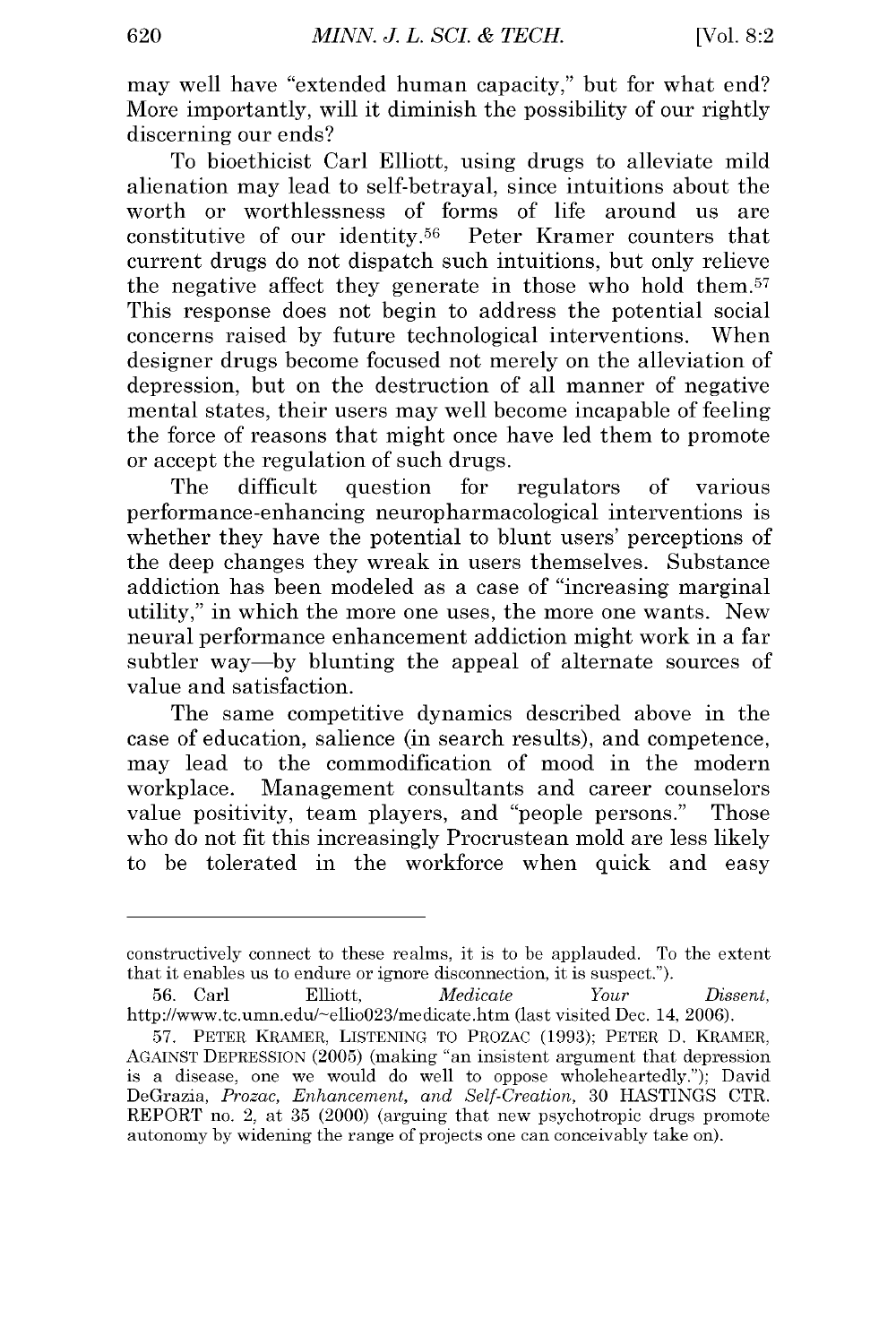pharmaceutical interventions could "cure" them.<sup>58</sup> As Nikolas Rose notes, new techniques of self-manipulation create ever more pressure toward responsibilization, in which individuals are held responsible for aspects of the self that in the past were not deemed under their control.<sup>59</sup> Today, parents who "insist" on having children with Down's Syndrome are greeted with increasing incomprehension; perhaps tomorrow will see increasing intolerance of any mood profiles that fail to conduce to maximum productivity.

#### **CONCLUSION**

The great techno-skeptics Jacques Ellul and Langdon Winner have argued that technological change has its own logic, bending to its ends the legal structures originally designed to constrain it.<sup>60</sup> Ellul's writing style is often opaque, and it is not clear how technology has the *agency* necessary to create the effects he describes.<sup>61</sup> In this brief essay, I have attempted to **fill** this causal aporia **by** tracing interrelationships

59. *See* NIKOLAS ROSE, THE POLITICS OF LIFE ITSELF: BIOMEDICINE, POWER, AND SUBJECTIVITY IN THE TWENTY-FIRST CENTURY 134 (2007).

60. *See* JACQUES ELLUL, THE TECHNOLOGICAL SOCIETY (1964); LANGDON WINNER, AUTONOMOUS TECHNOLOGY: TECHNICS-OUT-OF-CONTROL AS A THEME IN POLITICAL THOUGHT (1977)

61. For a definition of agency, *see* CHARLES TAYLOR, PHILOSOPHICAL PAPERS VOL. I: HUMAN AGENCY AND LANGUAGE 15-16 ("What is it that we attribute to ourselves as human agents which we would not attribute to animals? . . . [W]hat is distinctively human is the power to *evaluate* our desires, to regard some as desirable and others as undesirable."). Given this sense of the nature of agency and free will, it is difficult to understand how technology can possess it.

<sup>58.</sup> Compare Lindsey A. Vacco, Comment, *Preimplantation Genetic Diagnosis: From Preventing Genetic Disease to Customizing Children. Can the Technology be Regulated Based on the Parents' Intent?,* 49 ST. Louis L.J. 1181 (2005), *with* William Saletan, *Better than Sex: The growing practice of embryo eugenics,* SLATE, Sept. 16, 2006, http://www.slate.com/id/2149772/ ("P.G.D. prevents hellish diseases. In those cases, you have to say yes. And once you start saying yes, it's hard to say no. That's why they call it a slippery slope."). In the case of preimplantation genetic diagnosis, many worry that society will become less tolerant of those disabled by conditions that their parents could have selected against either before or at an early stage of pregnancy. In the case of mood-alteration, those with difficult or just shy personalities may not be tolerated as well in the future as society begins to expect such individuals to take drugs to "cure" their diffidence. Of course, we should welcome interventions that curb genuinely abusive behavior. *See, e.g.,* ROBERT I. SUTTON, THE No ASSHOLE RULE: BUILDING A CIVILIZED WORKPLACE AND SURVIVING ONE THAT ISN'T (2007) (best-selling business book arguing for "zero tolerance" of cruelty in the workplace).